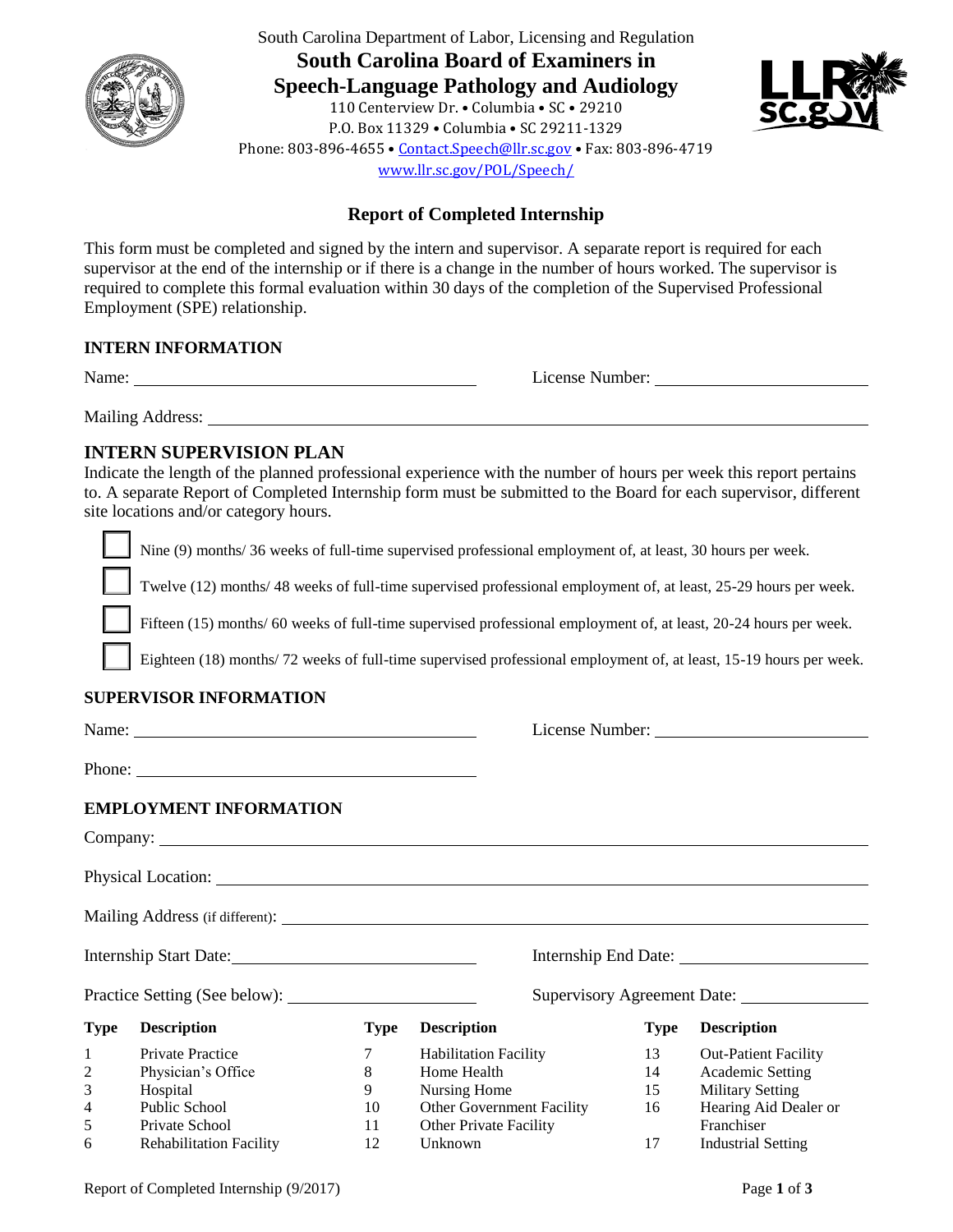#### **TO BE COMPLETED BY THE SUPERVISOR:**

#### **EVALUATION DATA**

Do not include any weeks in which the intern did not practice the minimum number of hours per week as established in the Supervisor Agreement/Intern Plan for SPE form.

**Supervisor:** As shown on the following chart, was the internship experience divided equally, with no fewer than 36 clock hours, of supervisory activities to include; 18 on-site observations (a minimum of 2 hours each month) of direct contact at the work site , in which the intern provided screening, evaluation, assessment, habilitation and rehabilitation and 18 other monitoring activities (a minimum of 2 hours each month), which may include conferences with the intern, evaluation of written reports, evaluation by professional colleagues and correspondences?  $YES$   $\parallel$  NO

If no, attach an additional sheet to this report with a written explanation.

| Required Length for Internship | Hours worked per week |
|--------------------------------|-----------------------|
| 9 months/36 weeks              | $30+ hours$           |
| 12 months/48 weeks             | $25-29$ hours         |
| 15 months/ 60 weeks            | $20-24$ hours         |
| 18 months/ 72 weeks            | $15-19$ hours         |

**Required Number of Weeks for Hours per Week Category**

Indicate the number of on-site hours which the supervisor directly observed the practice of the intern (face-toface), and monitoring activities completed during each 4-week period.

| Months of Intern Supervision | Number of On-Site Hours<br>Supervised              | Number of Hours of Other<br>Monitoring Activities |  |  |
|------------------------------|----------------------------------------------------|---------------------------------------------------|--|--|
|                              | A minimum of 2 hours is required for each category |                                                   |  |  |
| Month 1                      |                                                    |                                                   |  |  |
| Month 2                      |                                                    |                                                   |  |  |
| Month 3                      |                                                    |                                                   |  |  |
| Month 4                      |                                                    |                                                   |  |  |
| Month 5                      |                                                    |                                                   |  |  |
| Month 6                      |                                                    |                                                   |  |  |
| Month 7                      |                                                    |                                                   |  |  |
| Month 8                      |                                                    |                                                   |  |  |
| Month 9                      |                                                    |                                                   |  |  |
| Month 10                     |                                                    |                                                   |  |  |
| Month 11                     |                                                    |                                                   |  |  |
| Month 12                     |                                                    |                                                   |  |  |
| Month 13                     |                                                    |                                                   |  |  |
| Month 14                     |                                                    |                                                   |  |  |
| Month 15                     |                                                    |                                                   |  |  |
| Month 16                     |                                                    |                                                   |  |  |
| Month 17                     |                                                    |                                                   |  |  |
| Month 18                     |                                                    |                                                   |  |  |